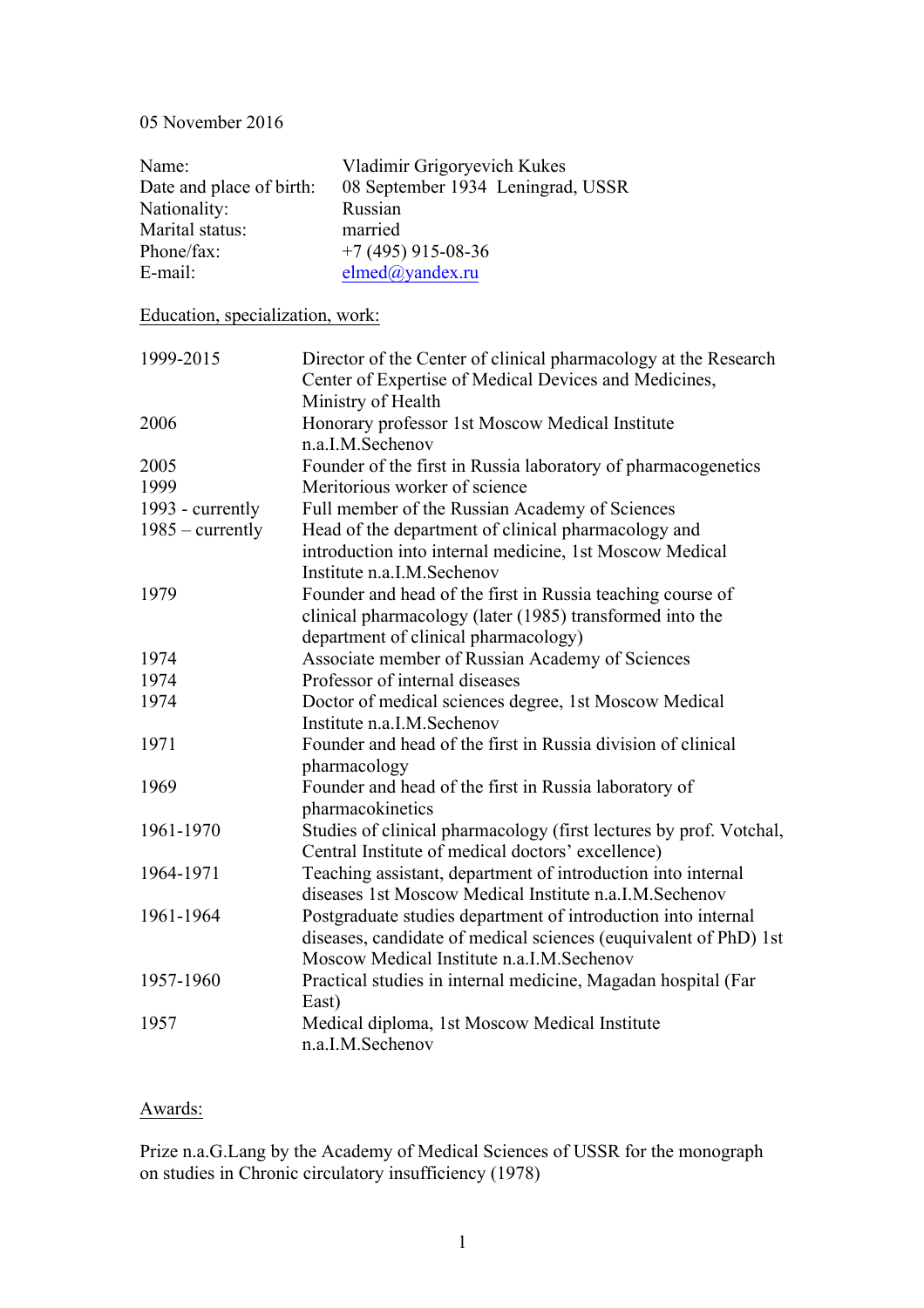National award of USSR (1980) Medal for professional prowess (1982) Council of Ministers of Republic of Latvia award (1990) Memorable medal of academician Likhachev for significant contribution into development of clinical pharmacology (1999) Prize winner of the Mayor of Moscow award in medicine for development of the new drug "Prodetoxon" for treatment of drug addiction (2004) Russian government prize for achievements in science and technologies (2008) Russian Academy of Medical Sciences prize n.a. Kravkov for the best research work in pharmacology and toxicology (2008) The order of Honour (2005) Honorary badge and medal for achievements for the benefits of ethnic minorities (2009)

### Other social and expert work:

Council from Russia in EACPT 1992-2002, collaboration with leaders in clinical pharmacology professors Michael Orme, Folke Sjoqvist, Ingolf Cascorbi, Ivar Roots, Vitan Vlahov and others

Founder and president of Association of clinical pharmacologists of Russia and Commonwealth of Independent States

Member of national formulary committee

Developer and co-author of the national guidelines on preclinical and clinical studies of medications

Teaching and methodological activities aiming at establishment and promotion of clinical pharmacology specialty:

1970 - developed the first in Russia teaching program in clinical pharmacology for medical students and physicians, and establishes the first teaching course in clinical pharmacology (future department of clinical pharmacology)

1982 – successfully promoted introduction of clinical pharmacology courses in all medical institutes in Russia

Author of the textbook for medical students in internal diseases, 2 editions: 1981, 1986

Author of the first in Russia national position paper on "Medical specialty of clinical pharmacology" – 1997, 1999.

Author of the textbook for medical students "Clinical pharmacology" – main recommended textbook in Russia, 5 editions: 1991, 1999, 2003, 2006, 2008, 2014.

Editor of the reference-book "Phitotherapy and basics of clinical pharmacology" - 1999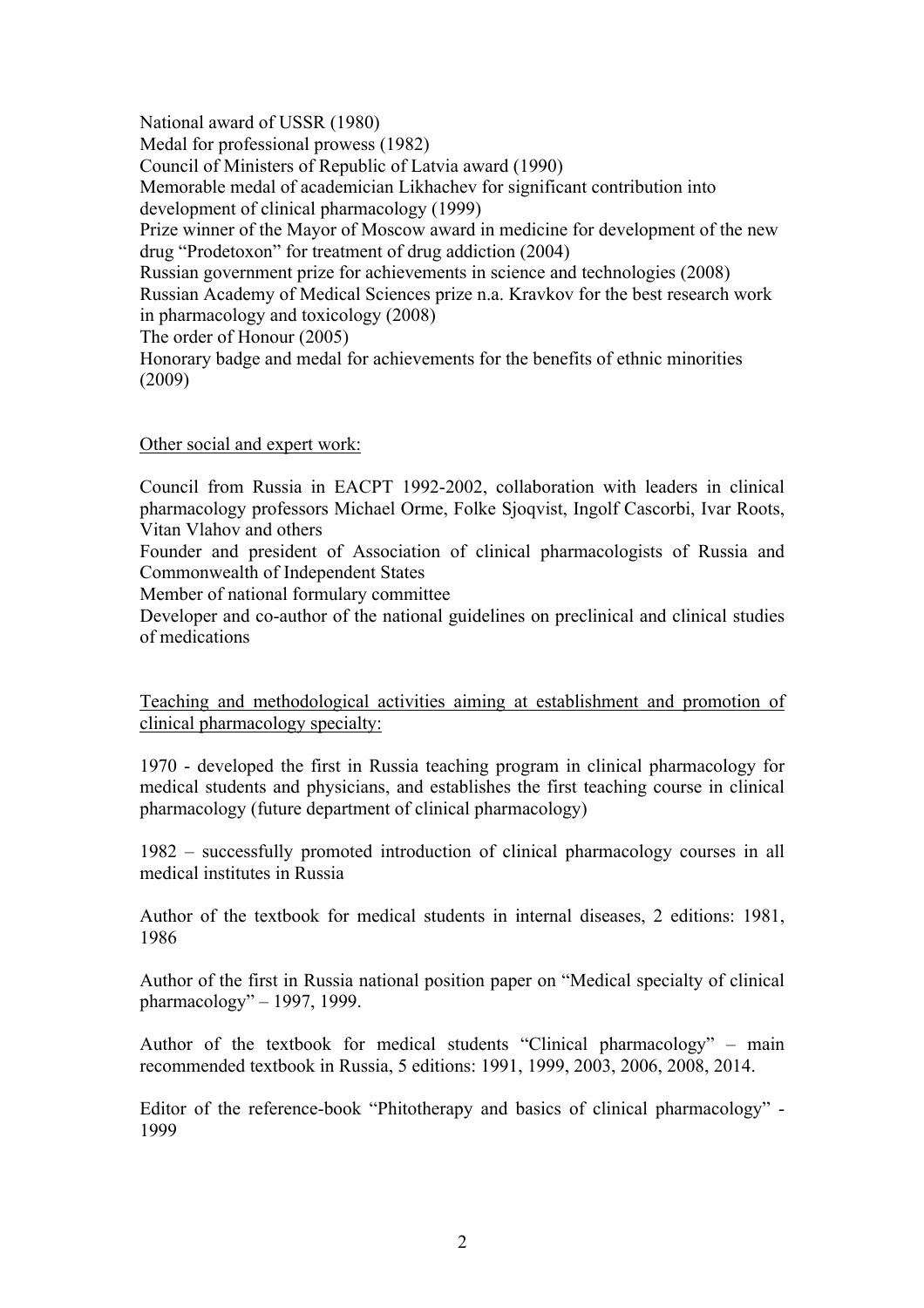Author of the textbook for pharmaceutical students "Clinical pharmacology and pharmacotherapy" – 3 editions: 2003, 2008, 2013.

Textbooks were translated into Spanish and Kazakh language.

Author of the practical tutorial in clinical pharmacology for medical students and doctors – 2 editions: 2011, 2013. Editor of the textbook in clinical pharmacogenetics  $-2007$ Editor of the textbook in clinical pharmacokinetics – 2009 Author of the monograph "Metabolism of drugs: scientific basis of personalized medicine" - 2008

### Mentorship in clinical pharmacology dissertations:

Candidate of medical sciences (relative equivalent of PhD) – 114, doctor of medical sciences - 25

Was a mentor in clinical pharmacology for current professors and heads of clinical pharmacology departments in Russia and countries of the Commonwealth of Independent States

Was a mentor in clinical pharmacology for students from all Russian region, countries of the Commonwealth of Independent States, and other countries: China, Taiwan, Iran, Morocco.

Activities in establishment and development of clinical pharmacology as a scientific discipline:

Developer and co-author of the national guidelines on preclinical and clinical studies of medications

Founder and head of the first in Russia laboratory of pharmacokinetics (1969)

Consultant and co-founder of the first in Russia laboratories of pharmacogenetics (starting in 2005) in Moscow, Yaroslavl, Voronezh.

Founder of the first in Russia research project in ethnic pharmacogenetics involving Vladivostok, Azerbaijan, Yakutsk, Kazakhstan, Kazan.

Director of the Center of clinical pharmacology at the Research Center of Expertise of Medical Devices and Medicines, Ministry of Health 1999-2015

Developer and co-author of the national guidelines on preclinical and clinical studies of medications

Founder and promoter of the concept of personalized medicine in Russia

Founder and director of the research center of technologies in clinical pharmacology and personalized medicine